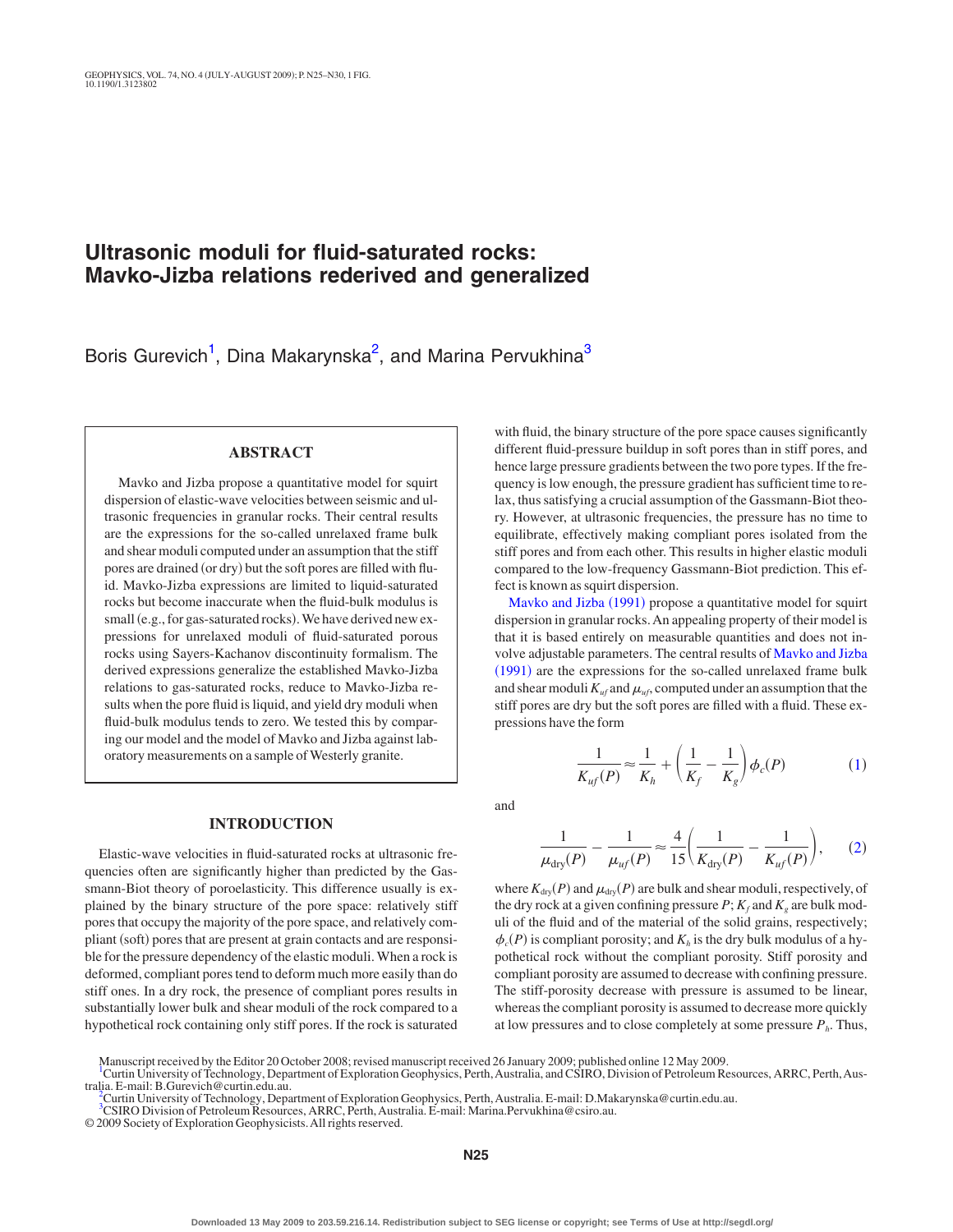the linear trend of stiff-porosity decrease can be established from porosity decrease at pressures  $P > P_h$ , and the compliant porosity  $\phi_c(P)$  at lower pressures can be estimated by subtracting this linear trend from the total porosity  $\phi(P)$ . The "stiff" modulus  $K_h$  can be estimated as a dry modulus at pressure  $P = P_h$ . When unrelaxed frame moduli  $K_{uf}$  and  $\mu_{uf}$  have been computed, they can be substituted into Gassmann's or Biot's equations to obtain saturated (undrained) moduli, as well as compressional and shear velocities.

The predictions of equations 1 and 2 agree well with experimental data ([Mavko and Jizba, 1991,](#page-4-0) [1994;](#page-4-1) [Wulff and Burkhardt, 1997](#page-5-0)); however these equations have a limitation that stems from the expression on the right side of equation [1](#page-0-3) representing the two first terms of the Taylor expansion of  $K_{uf}^{-1}$  in powers of  $\phi_c$ . This implies that this approximation is valid only when the second term  $\phi_c(K_f^{-1})$  $-K_g^{-1}$ ) is smaller than the first term  $K_h^{-1}$ . Because  $K_g$  usually is much larger than  $K_f$ , the fluid must be stiff enough that  $K_f \gg \phi_c K_h$ . This condition is satisfied for typical liquids and most rocks, but might not be valid for gases, and certainly is invalid for dry rocks because  $\phi_c(K_f^{-1} - K_g^{-1})$  goes to infinity.

In this paper, we provide an alternative derivation of expressions for ultrasonic moduli using discontinuity formalism of [Sayers and](#page-5-1) [Kachanov](#page-5-1) (1995). Our expressions reduce to the equations of Mavko and Jizba when the pore fluid is liquid, but also are valid for gas-saturated rocks. For dry rock, the unrelaxed moduli  $K_{uf}$  and  $\mu_{uf}$ reduce to the dry moduli  $K_{\text{dry}}$  and  $\mu_{\text{dry}}$ , respectively.

[Berryman](#page-4-2) (2007) uses the general approach of employing Sayers-Kachanov discontinuity formalism to derive Mavko-Jizba equa-tions; [Berryman et al.](#page-4-3) (2002) and [Berryman](#page-4-4) (2006) contain useful insights into the nature of these equations. However, the focus of our study is somewhat different because it is concerned specifically with extending the Mavko-Jizba expressions for unrelaxed isotropic bulk and shear moduli to fluids with arbitrary bulk modulus.

Of course, the transition from the low-frequency (relaxed) to high-frequency (unrelaxed) moduli is gradual and is accompanied by attenuation from wave-induced fluid flow between compliant pores and stiff pores ([Mavko and Nur, 1975;](#page-4-5) [O'Connell and Budian](#page-5-2)[sky, 1977;](#page-5-2) [Jones, 1986;](#page-4-6) [Murphy et al., 1986;](#page-5-3) [Dvorkin et al., 1995;](#page-4-7) [Pride et al., 2004](#page-5-4)). However, like [Mavko and Jizba](#page-4-0) (1991) and [En](#page-4-8)[dres and Knight](#page-4-8) (1997), this paper is concerned exclusively with the unrelaxed moduli, i.e., with the high-frequency limit of the frequency-dependent moduli.

## **DERIVATION OF THE UNRELAXED FRAME MODULI**

#### **Elastic moduli in terms of displacement discontinuities**

Following [Mavko and Jizba](#page-4-0) (1991) and [Shapiro](#page-5-5) (2003), we assume that the pore space of the rock consists of stiff pores and compliant pores. We further assume that the frequency is so high that the soft pores can be considered to be hydraulically isolated from the stiff pores and from each other. We wish to obtain unrelaxed frame bulk and shear moduli  $K_{uf}$  and  $\mu_{uf}$ , which represent the moduli of the rock whose interconnected stiff pores are dry but whose isolated soft pores can be either dry or filled with a Newtonian fluid. We assume that the dry rock at pressure  $P > P_h$  contains only stiff pores, and that is an isotropic, linearly elastic solid with a bulk modulus  $K<sub>h</sub>$ . At pressure  $P \leq P_h$ , the rock is weakened by the presence of compliant porosity. We represent the effect of compliant porosity on elastic properties by a system of isotropically distributed displacement discontinuities at grain boundaries. The effect of such discontinuities on the elastic compliance of a rock  $S_{ijkl}$  can be quantified using the formulation of [Sayers and Kachanov](#page-5-6) (1991, [1995](#page-5-1)):

<span id="page-1-0"></span>
$$
S_{ijkl} = S_{ijkl}^0 + \frac{1}{4} (\delta_{ik}\alpha_{jl} + \delta_{il}\alpha_{jk} + \delta_{jk}\alpha_{il} + \delta_{jl}\alpha_{ik}) + \beta_{ijkl}.
$$
\n(3)

<span id="page-1-1"></span>Here,  $\alpha_{ij}$  and  $\beta_{ijkl}$  are second- and fourth-rank tensors that are defined by

$$
\alpha_{ij} = \frac{1}{V} \sum_{r} B_{T}^{(r)} n_i^{(r)} n_j^{(r)} A^{(r)} \tag{4}
$$

<span id="page-1-2"></span>and

$$
\beta_{ijkl} = \frac{1}{V} \sum_{r} (B_N^{(r)} - B_T^{(r)}) n_i^{(r)} n_j^{(r)} n_k^{(r)} n_l^{(r)} A^{(r)}, \tag{5}
$$

where  $B_N^{(r)}$  and  $B_T^{(r)}$  are the normal and shear compliance, respectively, of the *r*th discontinuity in volume  $V$ ;  $n_i^{(r)}$  is the *i*th component of the normal to the discontinuity; and  $A<sup>(r)</sup>$  is the area of the discontinuity. The symbol  $B_N^{(r)}$  characterizes the displacement jump normal to the discontinuity produced by a normal traction, whereas  $B_T^{(r)}$  characterizes the shear displacement jump produced by a shear traction. The discontinuities are assumed to be rotationally symmetric, i.e.,  $B_T^{(r)}$  is assumed to be independent of the direction of the shear traction within the plane of the discontinuity. In equations  $3-5$ , the cumulative effect of many discontinuities is assumed to be additive. In other words, interaction between discontinuities is neglected (noninteractive approximation, which is valid for a dilute concentration of discontinuities).

[Sayers and Han](#page-5-7) (2002) show that in the case of an isotropic distribution of discontinuities in an isotropic rock, equation [3](#page-1-0) gives the following expressions for the isotropic bulk and shear compliances of the rock:

$$
\frac{1}{K_{uf}} = \frac{1}{K_h} + 3\alpha + 5\beta
$$
 (6)

<span id="page-1-4"></span><span id="page-1-3"></span>and

$$
\frac{1}{\mu_{uf}} = \frac{1}{\mu_h} + 2\alpha + \frac{4}{3}\beta,
$$
 (7)

where  $\alpha = \alpha_{11} = \alpha_{22} = \alpha_{33}$  and  $\beta = \beta_{1111} = \beta_{2222} = \beta_{3333}$  are diagonal elements of the respective tensors. These tensor elements may be computed for an isotropic distribution of discontinuities by replacing the sums in equations [4](#page-1-1) and [5](#page-1-2) with integrals over all orientations and taking volume *V* to be a sphere of radius *R*:

$$
\alpha = \alpha_{33} = \frac{1}{V} \int_{S_V} B_T \cos^2 \theta dS = \frac{A}{3V} B_T \tag{8}
$$

<span id="page-1-6"></span><span id="page-1-5"></span>and

$$
\beta = \beta_{3333} = \frac{1}{V} \int_{S_V} (B_N - B_T) \cos^4 \theta \, dS = \frac{A}{5V} (B_N - B_T),\tag{9}
$$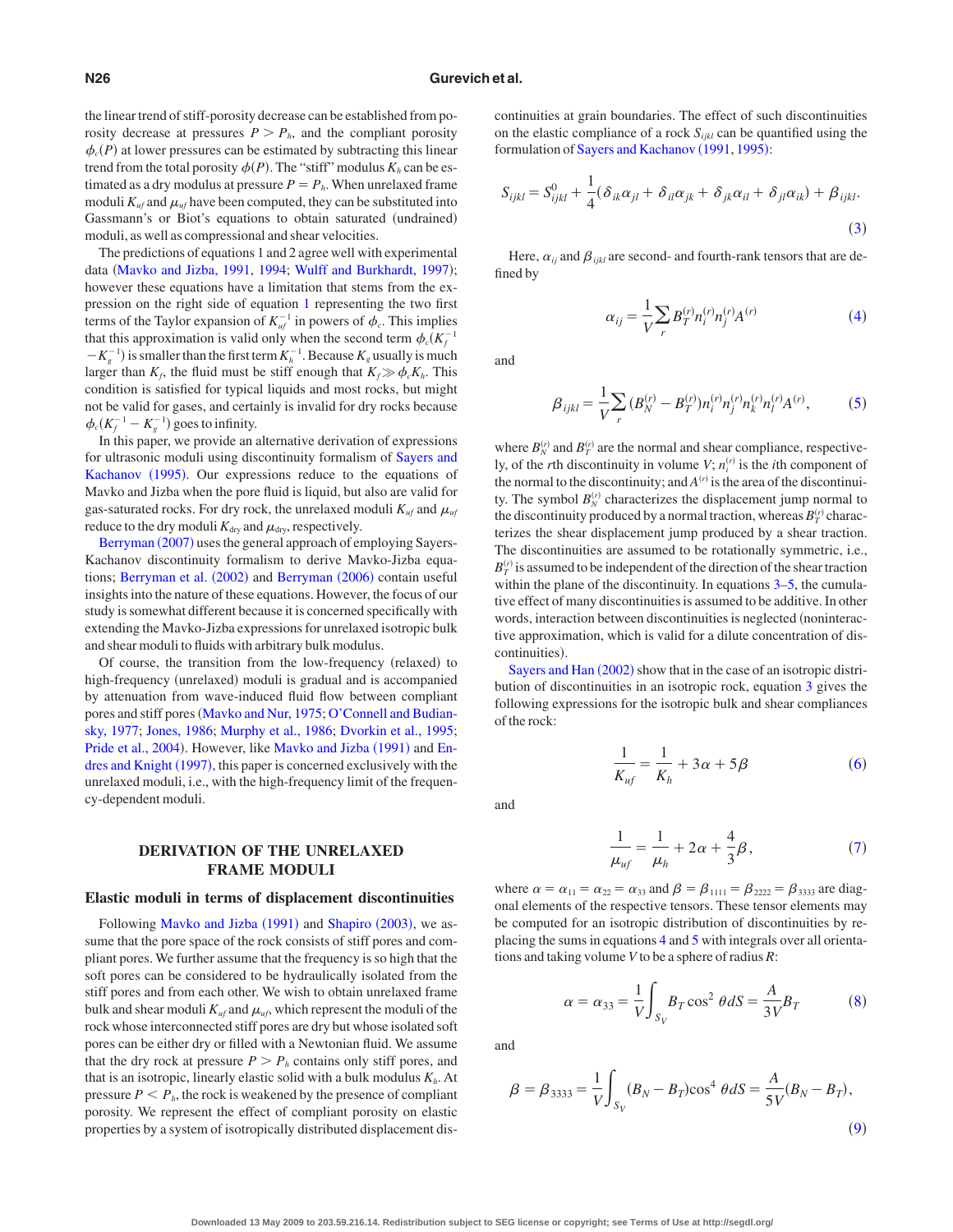where  $B_N$  and  $B_T$  are the normal and shear compliance of each plane discontinuity,  $S_V$  is the surface of all discontinuities in volume *V*, *A* is the total area of the surface  $S_V$ , and  $\theta$  is angle between the normal to the surface area  $dS$  and the  $x_3$  axis. Substituting these expressions into equations [6](#page-1-3) and [7](#page-1-4) gives

$$
\frac{1}{K_{uf}} = \frac{1}{K_h} + sB_N \tag{10}
$$

<span id="page-2-1"></span><span id="page-2-0"></span>and

$$
\frac{1}{\mu_{uf}} = \frac{1}{\mu_h} + \frac{4}{15} s B_N + \frac{2}{5} s B_T, \tag{11}
$$

where  $s = A/V$  is surface to volume ratio of all discontinuities.

#### **Effect of fluid**

<span id="page-2-2"></span>Equations [10](#page-2-0) and [11](#page-2-1) are valid for a rock in which the compliant porosity is either dry or fluid-saturated. For a dry rock, we have

$$
\frac{1}{K_{\text{dry}}} = \frac{1}{K_h} + sB_N^{\text{dry}} \tag{12}
$$

<span id="page-2-3"></span>and

$$
\frac{1}{\mu_{\text{dry}}} = \frac{1}{\mu_h} + \frac{4}{15} s B_N^{\text{dry}} + \frac{2}{5} s B_T^{\text{dry}},\tag{13}
$$

where  $B_N^{\text{dry}}$  and  $B_T^{\text{dry}}$  are the dry normal and shear compliances of an individual discontinuity (compliant pore). In turn, unrelaxed moduli of a rock in which compliant pores are fluid-filled can be expressed by equations [10](#page-2-0) and [11,](#page-2-1) with  $B_N$  and  $B_T$  representing saturated fracture compliances. Because in Newtonian fluids the shear stresses are negligible (up to the characteristic frequency of viscous shear relax-ation, [[Mavko and Nur, 1975](#page-4-5)]), shear compliance  $B_T$  is independent of the fluid fill, so that  $B_T = B_T^{\text{dry}}$ . Subtracting equation [10](#page-2-0) from equation [12](#page-2-2) and equation [11](#page-2-1) from equation [13](#page-2-3) then gives

$$
\frac{1}{K_{\text{dry}}} - \frac{1}{K_{uf}} = s(B_N^{\text{dry}} - B_N) \tag{14}
$$

<span id="page-2-5"></span><span id="page-2-4"></span>and

$$
\frac{1}{\mu_{\text{dry}}} - \frac{1}{\mu_{uf}} = \frac{4}{15} s (B_N^{\text{dry}} - B_N). \tag{15}
$$

Combining these two equations, we obtain equation [2,](#page-0-3) the original Mavko-Jizba equation.

To establish the dependency of  $K_{uf}$  and  $\mu_{uf}$  on the fluid modulus, we need to know the fluid dependency of normal compliance  $B_N$ , which can be derived in a variety of ways. The simplest, most gener-al way is to use anisotropic Gassmann's equations ([Gassmann, 1951;](#page-4-9) [Brown and Korringa, 1975](#page-4-10)). In general, Gassmann's equations are not valid for an isotropic distribution of isolated compliant pores because pressure in individual pores differs depending on pore orientation. However, because all compliant pores are isolated,  $sB_N$  can be represented as a sum over all orientations of all soft pores aligned perpendicular to every direction:

<span id="page-2-6"></span>
$$
sB_N = \int_{4\pi} B_N \frac{ds}{d\Omega} d\Omega, \qquad (16)
$$

where  $d\Omega$  is the solid angle element around a particular direction, and  $ds/d\Omega$  is the total area of all soft pores normal to that direction.

In equation [16,](#page-2-6)  $Z_N = B_N ds/d\Omega$  is normal excess compliance caused by all soft pores aligned normal to any particular direction. For a dilute distribution of aligned compliant pores of the same shape, Gassmann's theory is approximately valid because all these pores will have approximately the same pressure induced by uniform deformation, even if they are isolated. Note that dilute concentration already is required by the use of noninteractive approximation of Sayers and Kachanov, equations [3–](#page-1-0)[5.](#page-1-2) The anisotropic Gas-smann's equation for aligned pores gives ([Gurevich, 2003](#page-4-11))

<span id="page-2-7"></span>
$$
Z_N = \frac{Z_N^{\text{dry}}}{1 + \frac{K_f Z_N^{\text{dry}}}{\phi_{cx} \left(1 - \frac{K_f}{K_g}\right)}} = \frac{Z_N^{\text{dry}}}{1 + \frac{Z_N^{\text{dry}}}{\phi_{cx} \left(\frac{1}{K_f} - \frac{1}{K_g}\right)}}, (17)
$$

<span id="page-2-8"></span>where  $\phi_{cx} = d\phi_c / d\Omega$  is the specific volume of compliant pores parallel to the plane normal to  $x$  axis (or any other single direction), and  $Z_N^{\text{dry}} = (ds/d\Omega)B_N^{\text{dry}}$ . Substituting these expressions into equation [17](#page-2-7) gives

$$
Z_N = \frac{\frac{ds}{d\Omega}B_N^{\text{dry}}}{\frac{ds}{d\Omega}B_N^{\text{dry}}}
$$
\n
$$
1 + \frac{\frac{ds}{d\Omega}B_N^{\text{dry}}}{\frac{d\phi_c}{d\Omega}\left(\frac{1}{K_f} - \frac{1}{K_g}\right)}
$$
\n(18)

<span id="page-2-9"></span>Noting that

$$
\frac{\frac{ds}{d\Omega}}{\frac{d\phi_c}{d\Omega}} = \frac{s}{\phi_c},\tag{19}
$$

<span id="page-2-10"></span>we obtain

$$
Z_N = \frac{\frac{ds}{d\Omega} B_N^{\text{dry}}}{1 + \frac{s B_N^{\text{dry}}}{\phi_c \left(\frac{1}{K_f} - \frac{1}{K_g}\right)}}\tag{20}
$$

<span id="page-2-11"></span>and thus

$$
B_N = \frac{B_N^{\text{dry}}}{1 + \frac{sB_N^{\text{dry}}}{\phi_c \left(\frac{1}{K_f} - \frac{1}{K_g}\right)}}.
$$
(21)

Equation  $21$  also can be derived from the first-order (dilute) approximation for ellipsoidal cracks based on the Eshelby theorem ([Kuster and Toksöz, 1974;](#page-4-12) [Berryman, 1980;](#page-4-13) [Thomsen, 1995](#page-5-8)). However, the derivation from anisotropic Gassmann's equation [Gurev](#page-4-11)[ich, 2003;](#page-4-11) [Berryman, 2007](#page-4-2)) appears to be slightly more general, in that it does not assume any particular shape of the compliant pores in the plane of the discontinuity. All compliant pores must have ap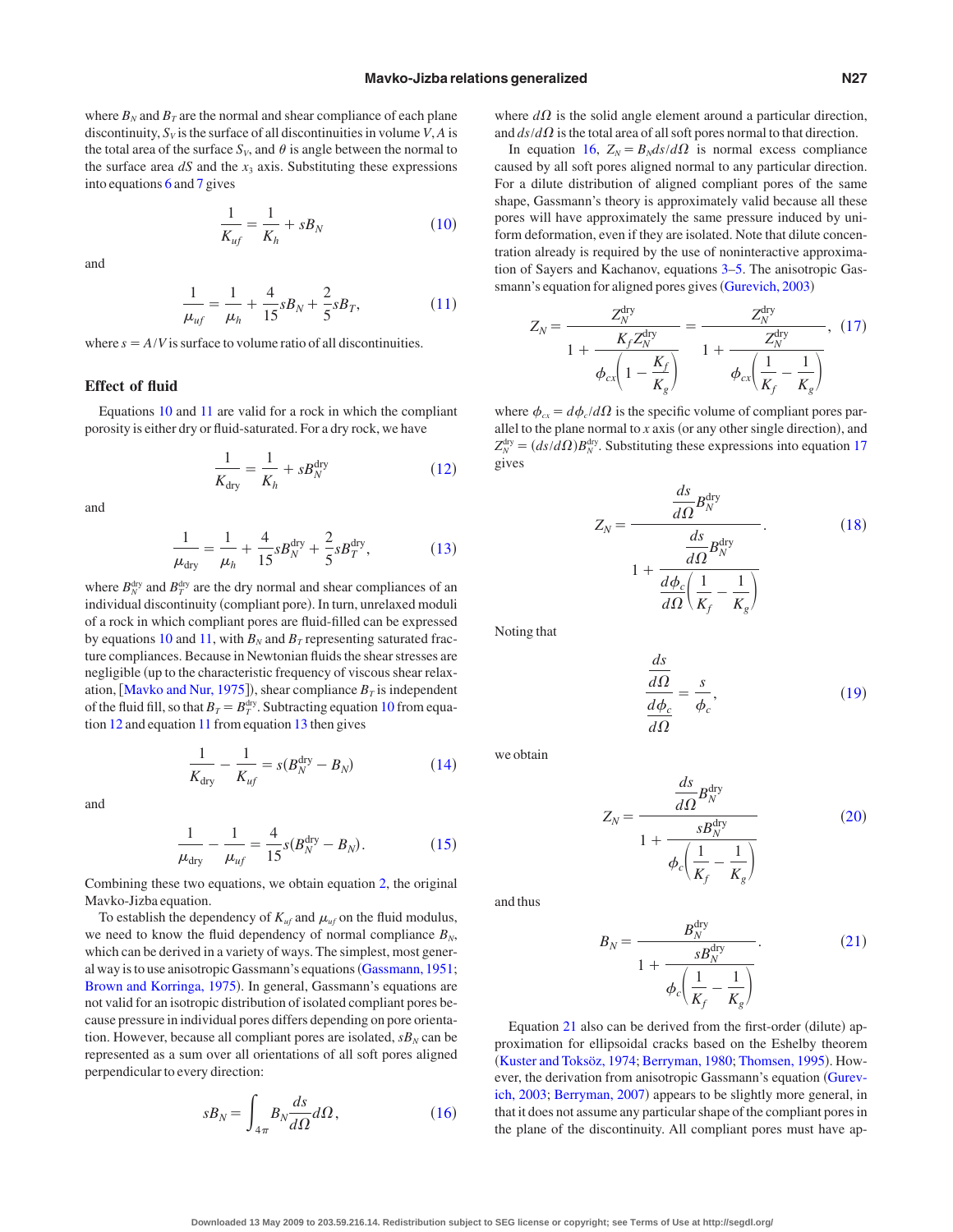proximately the same shape, though, or the pressure induced will be different! Also note that equation [21](#page-2-11) differs from a similar expres-sion in [Hudson's](#page-4-14) (1981) theory of penny-shaped cracks because it contains the small  $1/K_g$  term. [Hudson et al.](#page-4-15)  $(2001)$  discusses this minor discrepancy.

<span id="page-3-0"></span>Substituting  $B_N$  as given by equation [21](#page-2-11) into equation [10](#page-2-0) yields the expression for the unrelaxed drained frame bulk modulus:

$$
\frac{1}{K_{uf}} = \frac{1}{K_h} + \frac{sB_N^{\text{dry}}}{1 + \frac{sB_N^{\text{dry}}}{\phi_c \left(\frac{1}{K_f} - \frac{1}{K_g}\right)}}.
$$
(22)

<span id="page-3-1"></span>The dry compliance can be obtained from the dry modulus using equation [12:](#page-2-2)

$$
sB_N^{\text{dry}} = \frac{1}{K_{\text{dry}}} - \frac{1}{K_h},\tag{23}
$$

<span id="page-3-2"></span>which gives

$$
\frac{1}{K_{uf}(P)} = \frac{1}{K_h} + \frac{1}{\frac{1}{K_{dry}(P)} - \frac{1}{K_h} + \frac{1}{\left(\frac{1}{K_f} - \frac{1}{K_g}\right)\phi_c(P)}},
$$
\n(24)

where as before,  $K_h = K_{\text{dry}}(P_h)$  is the dry bulk modulus at the highest pressure available.

Equation [24](#page-3-2) is the main result of this paper. Note that  $\phi_c$  usually is very small  $($  <math>1\%</math>; see Shapiro, 2003); therefore, when the fluid is liquid,  $(K_{\text{dry}}^{-1} - K_h^{-1})^{-1}$  can be neglected compared with  $\phi_c(K_f^{-1})$  $-K_g^{-1}$ <sup>-1</sup>, and equation [24](#page-3-2) reduces to equation [1,](#page-0-3) the first of the Mavko-Jizba equations. However, unlike equation [1,](#page-0-3) equation [24](#page-3-2) also is valid when the saturating fluid is a gas. For a dry rock,  $\phi_c(K_f^{-1} - K_g^{-1})^{-1}$  vanishes and  $K_{uf}$  reduces to the dry modulus  $K_{\text{dry}}$ , as it should. Note that the second of the Mavko-Jizba equations, equation [2,](#page-0-3) remains unchanged.

As mentioned earlier, Mavko-Jizba equations are particularly useful because they are based entirely on measurable quantities and have no adjustable parameters. The same is true for more general equations [24](#page-3-2) and [2.](#page-0-3) Indeed, compared with equation [1,](#page-0-3) the only new quantity in equation  $24$  is  $K<sub>dry</sub>$ , which must be known as a function of pressure. However  $K_{\text{dry}}$  already is required by equation [2.](#page-0-3) Therefore, the combined equations [24](#page-3-2) and [2](#page-0-3) and the original Mavko-Jizba equations require knowledge of essentially the same information.

The unrelaxed frame moduli  $K_{uf}$  and  $\mu_{uf}$  are obtained assuming that the stiff pores are dry. The saturated moduli then can be computed using Gassmann's and/or Biot's equations. Specifically, the saturated (undrained) bulk modulus can be obtained by substituting  $K_{\mu}$ for the frame modulus in Gassmann's equation. The saturated shear modulus will be equal to the unrelaxed frame shear modulus  $\mu_{\mu}$ . If the frequency is equal to or greater than Biot's characteristic frequency  $f_{\text{Biot}}$ , then the undrained moduli should be substituted into Biot's dispersion equations to obtain compressional and shear velocities as a function of frequency.

Note that Gassmann's and Biot's theories assume that fluid pressure is equalized within the representative volume (RV) of the pore space. This usually is assumed to require that the pore space is interconnected and that the frequency is low enough to allow sufficient time for pressure relaxation. As previously discussed, higher frequency might prevent equilibration of pressure within one wave period, effectively making the pores hydraulically isolated. However, the condition of interconnected pore space is not a necessary condition for the validity of Gassmann's and Biot's equations. The key condition is the spatially uniform fluid pressure in the pores (within RV). In particular, Gassmann's equation is exact for a material with periodically distributed isolated spherical pores because the induced pressure is the same in all these pores for any frequency below the characteristic frequency of scattering), and it also is quite accurate if the distribution is random. This also is approximately true for all "equant" pores (pores with an aspect ratio on the order  $O(1)$ ) ([Thom](#page-5-9)[sen, 1985](#page-5-9)).

[Grechka](#page-4-16) (2008) shows numerically that Gassmann's equation is an excellent approximation for isolated pores of aspect ratio  $> 0.1$ . Therefore, as [Mavko and Jizba](#page-4-0) (1991) suggest, Gassmann's and Biot's equations are applicable to the stiff pores of our system, at seismic and ultrasonic frequencies. This also is consistent with the wellestablished observation that the squirt-flow dispersion between seismic and ultrasonic frequencies is caused mainly by soft porosity and is negligible at high effective stress, where compliant porosity is mostly closed and only stiff pores remain. Indeed, the characteristic frequency of squirt-flow dispersion usually is written as

$$
f_{\text{squirt}} = a^3 \frac{K}{\eta},\tag{25}
$$

<span id="page-3-3"></span>where *a* is the mean aspect ratio of the pores, *K* is rock's bulk modulus, and  $\eta$  is the fluid viscosity ([Jones, 1986](#page-4-6)). For stiff pores, *a*  $= O(1)$ ; thus, the squirt frequency is much larger than 1 MHz even for fluids 1000 times more viscous than water.

## **EXAMPLE**

To illustrate the applicability of our model, we use it to predict high-frequency unrelaxed velocities in a sample of Westerly granite ([Coyner, 1984](#page-4-17)) saturated with three different fluids. Computation of unrelaxed bulk and shear moduli with equations [24](#page-3-2) and [2](#page-0-3) requires the knowledge of dry bulk and shear moduli  $K_{\text{dry}}(P)$  and  $\mu_{\text{dry}}(P)$ , and of soft porosity  $\phi_c(P)$  as a function of pressure *P*. In our calculations, the moduli  $K_{\text{dry}}(P)$  and  $\mu_{\text{dry}}(P)$  are obtained from measurements of dry compressional and shear velocities versus pressure at lab frequency 0.8 to 0.9 MHz. The soft porosity  $\phi_c(P)$  is obtained using a recipe suggested by [Mavko and Jizba](#page-4-0) (1991) as the difference between the measured total porosity  $\phi(P)$  and the linear extrapolation of the pressure/porosity trend at high pressures. TheWesterly granite sample has porosity of 0.7 to 0.8%, grain density of 2.64  $g/cm<sup>3</sup>$ , and a mineral bulk modulus of 56 GPa.

To compute the model predictions at each stress, first we calculate the unrelaxed frame bulk  $K_{uf}$  and shear  $\mu_{uf}$  moduli using equations [24](#page-3-2) and [2,](#page-0-3) assuming that only the soft pores are saturated (the stiff pores are dry). Then, to obtain the saturated compressional and shear velocities,  $K_{uf}$  and  $\mu_{uf}$  must be substituted into Biot's dispersion equations. However, we note that for such a low-porosity rock  $(\phi)$  $\approx$  0.8%), the Biot and Gassmann predictions will be virtually identical.

Figure [1a](#page-4-18) and [b](#page-4-18) compares Mavko-Jizba predictions (open symbols) and our model predictions (lines) of P-wave velocity versus pressure for the Westerly granite sample saturated with three different fluids having  $K_f$  ranging from 0.005 GPa to 2.2 GPa. Filled cir-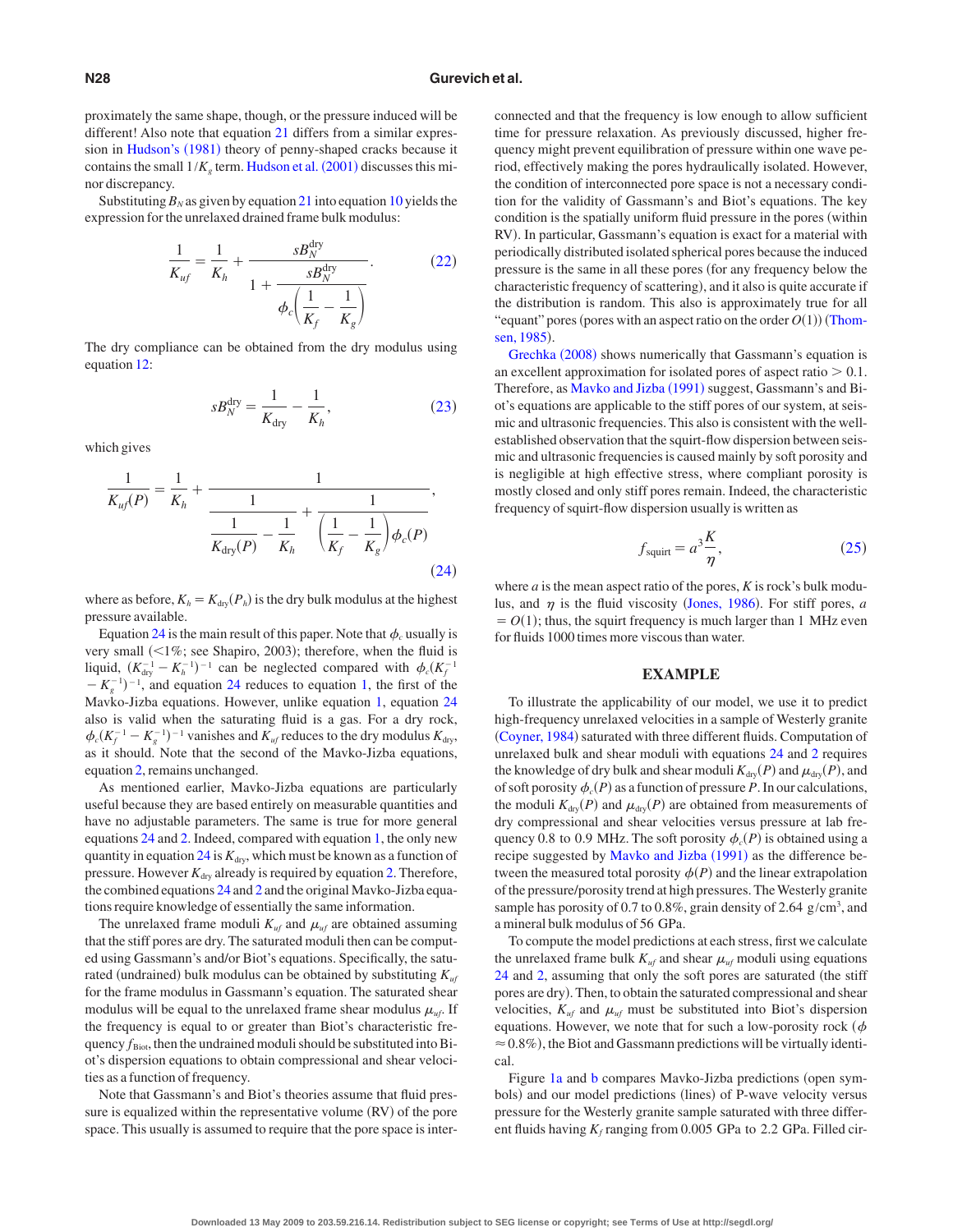cles and diamonds indicate the dry and saturated laboratory measurements, respectively. For the liquid-saturated sample, the predictions of the Mavko-Jizba model (open diamonds) and our model (dashed lines) are identical, and they predict the measured wet velocities (filled diamonds) within 3% error. However, the two predictions differ substantially for the gas-saturated sample. In particular, for very low fluid modulus  $K_f = 0.005$  GPa, our model's prediction (solid line) is very close to the dry measurements (solid circles), whereas the [Mavko and Jizba](#page-4-0) (1991) model (open circles) predicts much smaller velocities. This is to be expected because for zero-fluid modulus, the Mavko-Jizba model, equation [1,](#page-0-3) yields zero unrelaxed bulk modulus, whereas our model, equation [24,](#page-3-2) yields the dry modulus.

<span id="page-4-18"></span>

Figure 1. (a) Compressional and (b) shear-wave velocities in a Westerly granite sample as a function of effective stress: laboratory measurements on dry (solid circles) and water-saturated (solid dia-monds) sample, predictions of the [Mavko and Jizba](#page-4-0) (1991) model (open symbols), and predictions of the present model (lines) for three different fluids, with bulk moduli shown in the legend.

#### **CONCLUSIONS**

We present a new and concise derivation of expressions for highfrequency bulk and shear moduli of fluid-saturated rocks from pressure dependency of dry moduli and compliant porosity. The derivation is based on the Sayers-Kachanov plane-discontinuity formalism applied to an isotropic distribution of discontinuities. The derived expressions

- generalize the established Mavko-Jizba relations to gas-saturated rocks
- reduce to Mavko–Jizba results when the pore fluid is liquid
- yield dry moduli when the fluid-bulk modulus tends to zero
- contain only measurable quantities

The new expressions are particularly convenient for computations because the same expressions can be used for dry, gas-saturated, and liquid-saturated rocks.

## **ACKNOWLEDGMENTS**

The authors thank Colin M. Sayers and Serge A. Shapiro for stimulating discussions; Gary Mavko for reviewing the original draft of the manuscript; and the sponsors of Curtin Reservoir Geophysics Consortium (CRGC) for financial support.

#### **REFERENCES**

- <span id="page-4-13"></span>Berryman, J. G., 1980, Long-wavelength propagation in composite elastic media II. Ellipsoidal inclusions: Journal of the Acoustical Society of America, **68**, 1820–1831.
- <span id="page-4-4"></span>2006, Estimates and rigorous bounds on pore-fluid enhanced shear modulus in poroelastic media with hard and soft anisotropy: International Journal of Damage Mechanics, **15**, 133–167.
- <span id="page-4-2"></span>——–, 2007, Seismic waves in rocks with fluids and fractures: Geophysical Journal International, **171**, 954–974.
- <span id="page-4-3"></span>Berryman, J. G., S. R. Pride, and H. F. Wang, 2002, A differential scheme for elastic properties of rocks with dry or saturated cracks: Geophysical Journal International, **151**, 597–611.
- <span id="page-4-10"></span>Brown, R. J. S., and J. Korringa, 1975, On the dependence of the elastic prop-erties of a porous rock on the compressibility of the pore fluid: Geophysics, **40**, 608–616.
- <span id="page-4-17"></span>Coyner, K. B., 1984, Effects of stress, pore pressure, and pore fluids on bulk strain, velocity, and permeability in rocks: Ph. D. thesis, Massachusetts Institute of Technology.
- <span id="page-4-7"></span>Dvorkin, J., G. Mavko, and A. Nur, 1995, Squirt flow in fully saturated rocks: Geophysics, **60**, 97–107.
- <span id="page-4-8"></span>Endres, A. L., and R. J. Knight, 1997, Incorporating pore geometry and fluid pressure communication into modeling the elastic behavior of porous rocks: Geophysics, **62**, 106–117.
- <span id="page-4-9"></span>Gassmann, F., 1951, Über die Elastizität poröser Medien: Viertel. Naturforsch. Ges. Zrich, 96, 1–23.
- <span id="page-4-16"></span>Grechka, V., 2008, Fluid-solid substitution in rocks with disconnected porosity: 78th Annual International Meeting, SEG, Expanded Abstracts, 1759–1763.
- <span id="page-4-11"></span>Gurevich, B., 2003, Elastic properties of saturated porous rocks with aligned fractures: Journal ofApplied Geophysics, **54**, 203–218.
- <span id="page-4-14"></span>Hudson, J. A., 1981, Wave speeds and attenuation of elastic waves in material containing cracks.: Geophysical Journal International, **64**, 133–150.
- <span id="page-4-15"></span>Hudson, J. A., T. Pointer, and E. Liu, 2001, Effective-medium theories for fluid-saturated materials with aligned cracks: Geophysical Prospecting, **49**, 509–522.
- <span id="page-4-6"></span>Jones, T. D., 1986, Pore fluids and frequency dependent wave propagation in rocks: Geophysics, **51**, 1939–1953.
- <span id="page-4-12"></span>Küster, G. T., and M. N. Toksöz, 1974, Velocity and attenuation of seismic waves in two-phase media: Part I. Theoretical formulations: Geophysics, **39**, 587–606.
- <span id="page-4-1"></span><span id="page-4-0"></span>Mavko, G., and D. Jizba, 1991, Estimating grain-scale fluid effects on veloci-ty dispersion in rocks: Geophysics, **56**, 1940–1949.
- ——–, 1994, The relation between seismic *P* and *S*-wave velocity dispersion in saturated rocks: Geophysics, **59**, 87–92.
- <span id="page-4-5"></span>Mavko, G., and A. Nur, 1975, Melt squirt in the aesthenosphere: Journal of